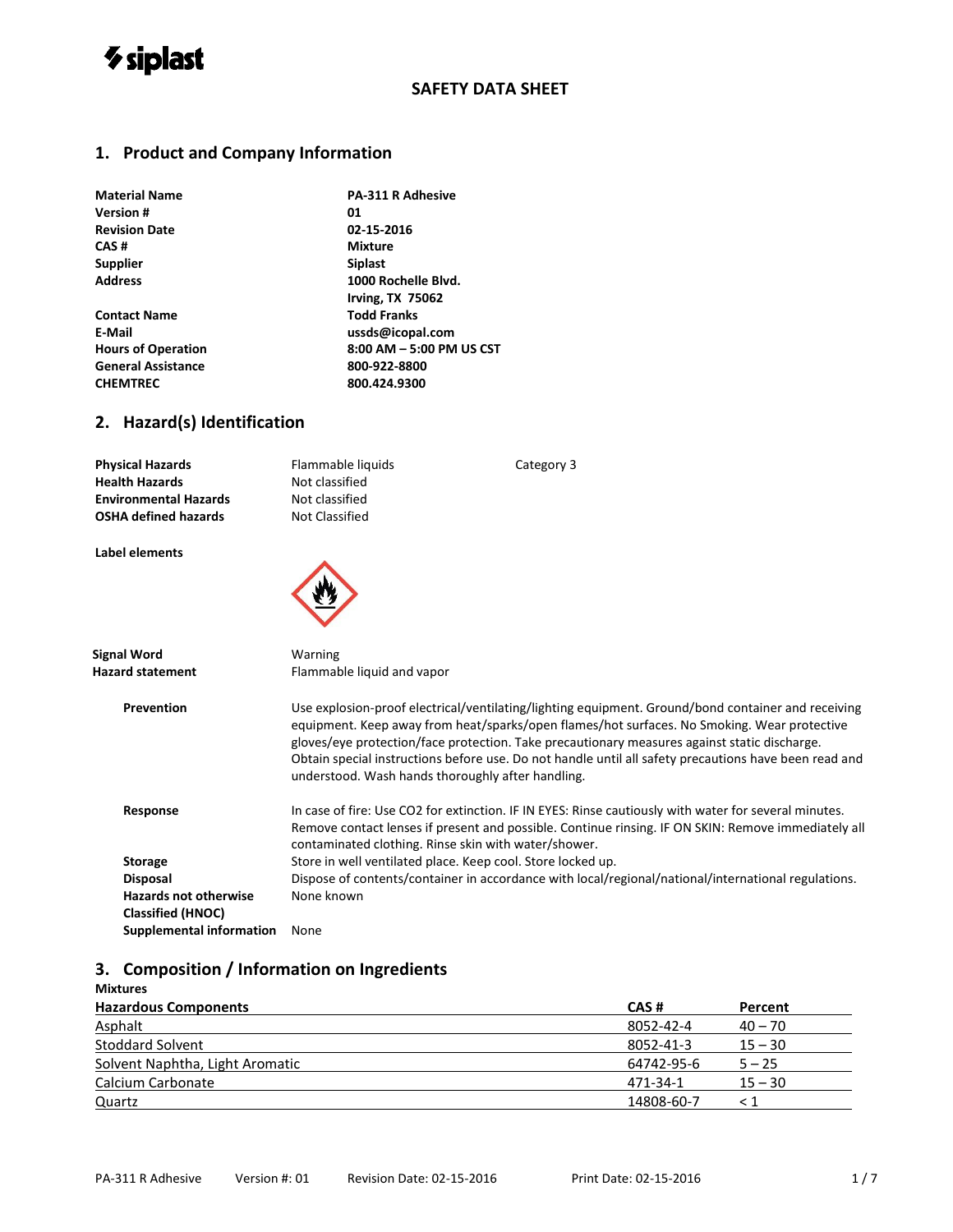## *V* siplast

#### **4. First Aid Measures**

| <b>Eye Contact</b>                                                 | Immediately flush eyes with water for at least 15 minutes. Remove contact lenses, if<br>present and easy to do. Continue rinsing. Get immediate medical attention.                                                                                                                                                                                                                                                                                                   |
|--------------------------------------------------------------------|----------------------------------------------------------------------------------------------------------------------------------------------------------------------------------------------------------------------------------------------------------------------------------------------------------------------------------------------------------------------------------------------------------------------------------------------------------------------|
| <b>Skin Contact</b>                                                | Rinse skin with water/shower. Get medical attention if irritation develops or persists.<br>For minor skin contact, avoid spreading material on unaffected skin.                                                                                                                                                                                                                                                                                                      |
| <b>Inhalation</b>                                                  | Move to fresh air. Supply oxygen or artificial respiration if needed. No mouth-to-mouth<br>method if substance was inhaled. Induce artificial respiration with the aid of a<br>Pocket mask equipped with a one-way valve or other proper respiratory medical device. Call<br>poison control center immediately if ingestion of a large amount occurs.                                                                                                                |
| <b>Notes to Physician</b>                                          | In case of shortness of breath, give oxygen. Keep victim warm and under evaluation.<br>Symptoms may be delayed.                                                                                                                                                                                                                                                                                                                                                      |
| <b>General advice</b>                                              | If exposed or concerned: seek medical advice/attention. In case of shortness of breath, give<br>oxygen. Keep victim warm. Keep victim under observation. Ensure that medical personnel are<br>aware of the materials involved and take precautions to protect themselves.                                                                                                                                                                                            |
| 5. Fire Fighting Measures                                          |                                                                                                                                                                                                                                                                                                                                                                                                                                                                      |
| <b>Suitable extinguishing</b><br>media                             | Foam. Dry powder. Carbon dioxide (CO2). Extinguish with water fog.                                                                                                                                                                                                                                                                                                                                                                                                   |
| Unsuitable extinguishing<br>media                                  | Do not use water jet as an extinguishing media, as this will spread the fire.                                                                                                                                                                                                                                                                                                                                                                                        |
| <b>Specific hazards arising</b><br>from the chemical               | Fire may produce irritating, corrosive and/or toxic gases.                                                                                                                                                                                                                                                                                                                                                                                                           |
| <b>Protective equipment</b><br>and precautions for<br>firefighters | Firefighters must use standard protective equipment including flame retardant coat,<br>helmet w/protective face shield, gloves, rubber boots, and SCBA in enclosed spaces                                                                                                                                                                                                                                                                                            |
| Firefighting equipment/<br><b>Instructions</b>                     | In case of fire and/or explosions do not breathe fumes. Fight fire from maximum<br>distance or use unmanned hose holders. Withdraw immediately in case of rising sound from<br>venting safety device or any discoloration of tanks due to fire. Move containers from fire area<br>if you can do so without risk. Do not get water inside container. For massive fire in cargo area,<br>use unmanned hose holder if possible. If not, withdraw and let fire burn out. |

**Specific methods** In the event of fire, cool tanks with water spray. SCBA and full protective clothing must be

## **6. Accidental Release Measures**

| <b>Personal precautions</b>          | Remove sources of ignition. Keep away unnecessary personnel. Keep people away                                                                                                                                                                                                                                                                                                                                                                         |  |  |
|--------------------------------------|-------------------------------------------------------------------------------------------------------------------------------------------------------------------------------------------------------------------------------------------------------------------------------------------------------------------------------------------------------------------------------------------------------------------------------------------------------|--|--|
| Protective equipment and             | from and upwind of spill. Ventilate closed spaces before entry. Do not touch emergency                                                                                                                                                                                                                                                                                                                                                                |  |  |
| procedures                           | damaged containers or spilled material unless wearing appropriate protective<br>clothing.                                                                                                                                                                                                                                                                                                                                                             |  |  |
| <b>Methods for containment</b>       | Eliminate all ignition sources. Prevent entry into waterways, sewers, basements or confined<br>areas.                                                                                                                                                                                                                                                                                                                                                 |  |  |
| <b>Methods for clean-up</b>          | Dike far ahead of spill for later disposal. Cover with DRY earth, sand or non-combustible<br>material followed w/ plastic sheet to minimize contact with rain. Never return spills to original<br>containers for re-use.                                                                                                                                                                                                                              |  |  |
| <b>Environmental precautions</b>     | Prevent further spillage or leakage if safe to do so. Do not contaminate water.                                                                                                                                                                                                                                                                                                                                                                       |  |  |
| 7. Handling and Storage              |                                                                                                                                                                                                                                                                                                                                                                                                                                                       |  |  |
| <b>Precautions for safe handling</b> | DO NOT handle, store or open near open flame, sources of heat or ignition. Protect<br>material from direct sunlight. All equipment used when handling the product must be<br>grounded. Wear personal protective equipment. Avoid contact with skin. Do not get material<br>in contact with eyes. Use only in well-ventilated areas. Avoid prolonged exposure. Wash<br>thoroughly after handling.                                                      |  |  |
| Conditions for safe storage,         | The pressure in sealed containers can increase when exposed to heat. Keep away from heat,<br>sparks and open flame. Keep away from sources of ignition. This material can accumulate<br>static charge which may cause spark and become an ignition source. Protect electrostatic<br>charge build-up by using common bonding and grounding techniques. Store in a well-<br>ventilated area. Keep container tightly closed. Handle and store with care. |  |  |
|                                      |                                                                                                                                                                                                                                                                                                                                                                                                                                                       |  |  |

worn in case of fire.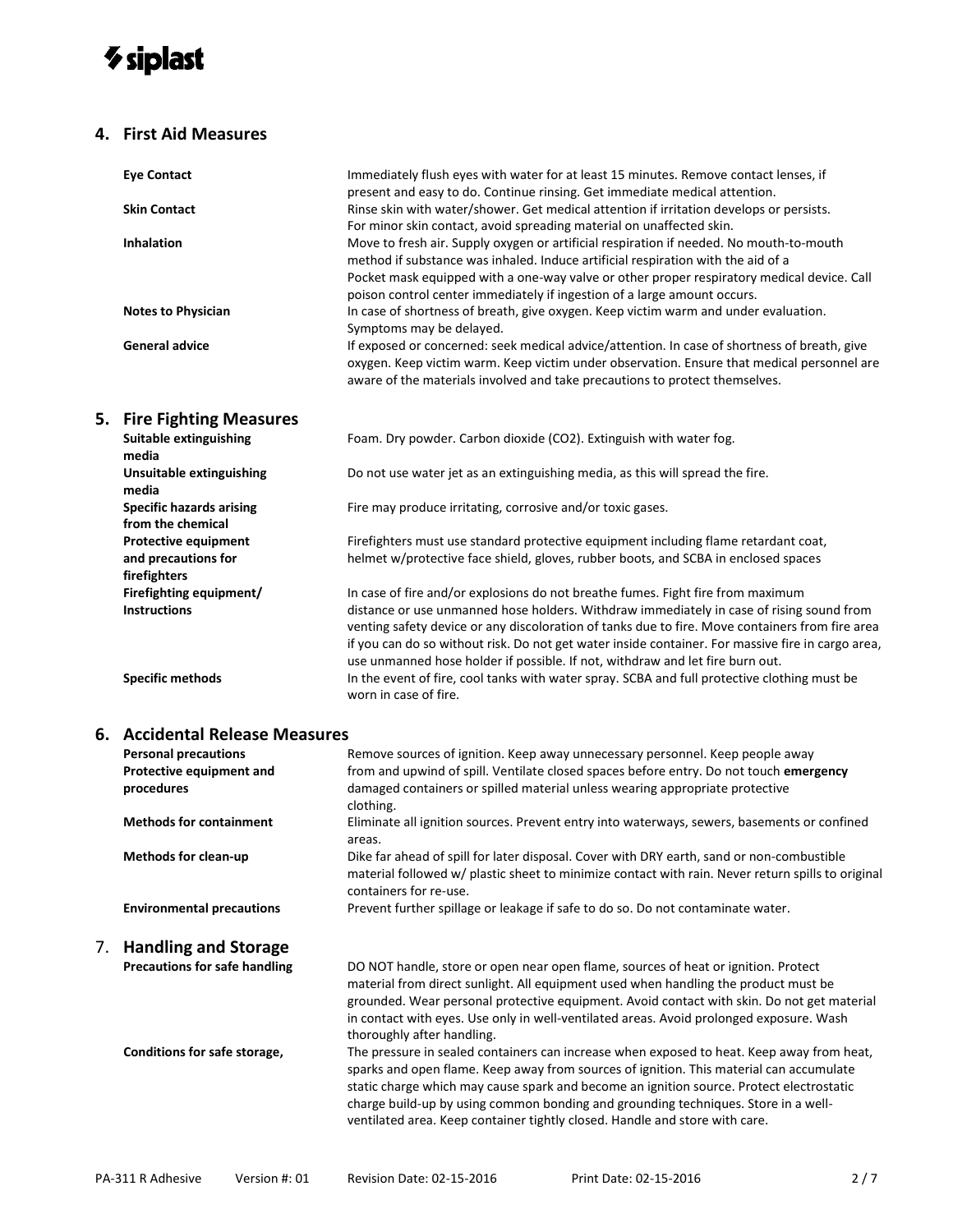## *V* siplast

#### **8. Exposure Controls / Personal Protection**

#### **Occupational exposure limits**

**US. ACGIH Threshold Limit Values**

| <b>Components</b>                                                 | <b>Type</b>                                                                               | Value                                                                      | Form                                                                                                                                                                                                                                                                                                                                                                                             |  |
|-------------------------------------------------------------------|-------------------------------------------------------------------------------------------|----------------------------------------------------------------------------|--------------------------------------------------------------------------------------------------------------------------------------------------------------------------------------------------------------------------------------------------------------------------------------------------------------------------------------------------------------------------------------------------|--|
| Asphalt (8052-42-4)                                               | <b>TWA</b>                                                                                | $0.5$ mg/m <sup>3</sup>                                                    | Inhalable fraction                                                                                                                                                                                                                                                                                                                                                                               |  |
| Stoddard Solvent (8052-41-3)                                      | <b>TWA</b>                                                                                | $100$ ppm                                                                  |                                                                                                                                                                                                                                                                                                                                                                                                  |  |
| Solvent Naphtha (64742-95-6)                                      | <b>TWA</b>                                                                                | 19 ppm                                                                     |                                                                                                                                                                                                                                                                                                                                                                                                  |  |
| Quartz (14808-60-7)                                               | <b>TWA</b>                                                                                | $0.025$ mg/m <sup>3</sup>                                                  | Respirable fraction                                                                                                                                                                                                                                                                                                                                                                              |  |
| US. OSHA Table Z-1 Limits for Air Contaminants (29 CFR 1910.1000) |                                                                                           |                                                                            |                                                                                                                                                                                                                                                                                                                                                                                                  |  |
| <b>Components</b>                                                 | Type                                                                                      | Value                                                                      | Form                                                                                                                                                                                                                                                                                                                                                                                             |  |
| Calcium Carbonate (471-34-1)                                      | PEL                                                                                       | 5 mg/m <sup>3</sup>                                                        | Respirable fraction                                                                                                                                                                                                                                                                                                                                                                              |  |
|                                                                   |                                                                                           | 15 mg/m <sup>3</sup>                                                       | <b>Total dust</b>                                                                                                                                                                                                                                                                                                                                                                                |  |
| Stoddard Solvent (8052-41-3)                                      | PEL                                                                                       | 2900 mg/m <sup>3</sup>                                                     |                                                                                                                                                                                                                                                                                                                                                                                                  |  |
|                                                                   |                                                                                           | 500 ppm                                                                    |                                                                                                                                                                                                                                                                                                                                                                                                  |  |
| Solvent Naphtha (64742-95-6)                                      | PEL                                                                                       | $100 \text{ mg/m}^3$                                                       |                                                                                                                                                                                                                                                                                                                                                                                                  |  |
| US. OSHA Table Z-3 (29 CFR 1910.1000)                             |                                                                                           |                                                                            |                                                                                                                                                                                                                                                                                                                                                                                                  |  |
| <b>Components</b>                                                 | <b>Type</b>                                                                               | Value                                                                      | Form                                                                                                                                                                                                                                                                                                                                                                                             |  |
| Quartz (14808-60-7)                                               | <b>TWA</b>                                                                                | $0.3$ mg/m <sup>3</sup>                                                    | Total dust                                                                                                                                                                                                                                                                                                                                                                                       |  |
|                                                                   |                                                                                           | $0.1 \,\mathrm{mg/m^3}$                                                    | Respirable                                                                                                                                                                                                                                                                                                                                                                                       |  |
|                                                                   |                                                                                           | 2.4 mppcf                                                                  | Respirable                                                                                                                                                                                                                                                                                                                                                                                       |  |
| <b>Engineering Controls</b>                                       |                                                                                           |                                                                            | Good general ventilation (typically 10 air changes/hr.) should be used. Ventilation rates should<br>be matched to conditions. If applicable, use process enclosures, local exhaust ventilation or<br>other engineering controls to maintain airborne levels below recommended exposure limits. If<br>exposure limits have not been established, maintain airborne levels to an acceptable level. |  |
| Personal protective equipment                                     |                                                                                           |                                                                            |                                                                                                                                                                                                                                                                                                                                                                                                  |  |
| Eye / face protection                                             |                                                                                           | Do not get in eyes. Protective goggles are recommended.                    |                                                                                                                                                                                                                                                                                                                                                                                                  |  |
| <b>Skin protection</b>                                            |                                                                                           | Wear appropriate chemical resistant clothing and gloves.                   |                                                                                                                                                                                                                                                                                                                                                                                                  |  |
| <b>Respiratory protection</b>                                     |                                                                                           | Wear certified respirator when concentrations are above recommended levels |                                                                                                                                                                                                                                                                                                                                                                                                  |  |
| <b>General considerations</b>                                     | Do not smoke when using. Do not get in eyes. Avoid contact with skin. Keep away from food |                                                                            |                                                                                                                                                                                                                                                                                                                                                                                                  |  |
|                                                                   | and drink. Handle in accordance with good hygiene and safety practice.                    |                                                                            |                                                                                                                                                                                                                                                                                                                                                                                                  |  |

#### **9. Physical & Chemical Properties**

| Appearance                       | Black, viscous liquid              |
|----------------------------------|------------------------------------|
| <b>Physical state</b>            | Liquid                             |
| Odor                             | Slight, hydrocarbon                |
| <b>Odor threshold</b>            | Not available                      |
| рH                               | Not available                      |
| Vapor pressure                   | Not available                      |
| Vapor density                    | > 1 estimated                      |
| <b>Boiling point</b>             | 212°F (100°C)                      |
| <b>Melting/Freezing point</b>    | Not available                      |
| <b>Solubility (water)</b>        | Insoluble                          |
| <b>Specific Gravity</b>          | $1.07 - 1.2$                       |
| <b>Flash Point</b>               | 105°F, minimum (40.6°C) COC Method |
| Flammability limits in air,      | Not available                      |
| Upper, % by volume               |                                    |
| Flammability limits in air,      | Not available                      |
| Lower, % by volume               |                                    |
| <b>Auto-ignition temperature</b> | Not available                      |
| <b>Percent volatile</b>          | $20\% - 30\%$                      |
| Other data                       |                                    |
| Density                          | $9.0 - 10.0$ lbs/gal               |
| <b>Flammability class</b>        | Flammable II                       |
|                                  |                                    |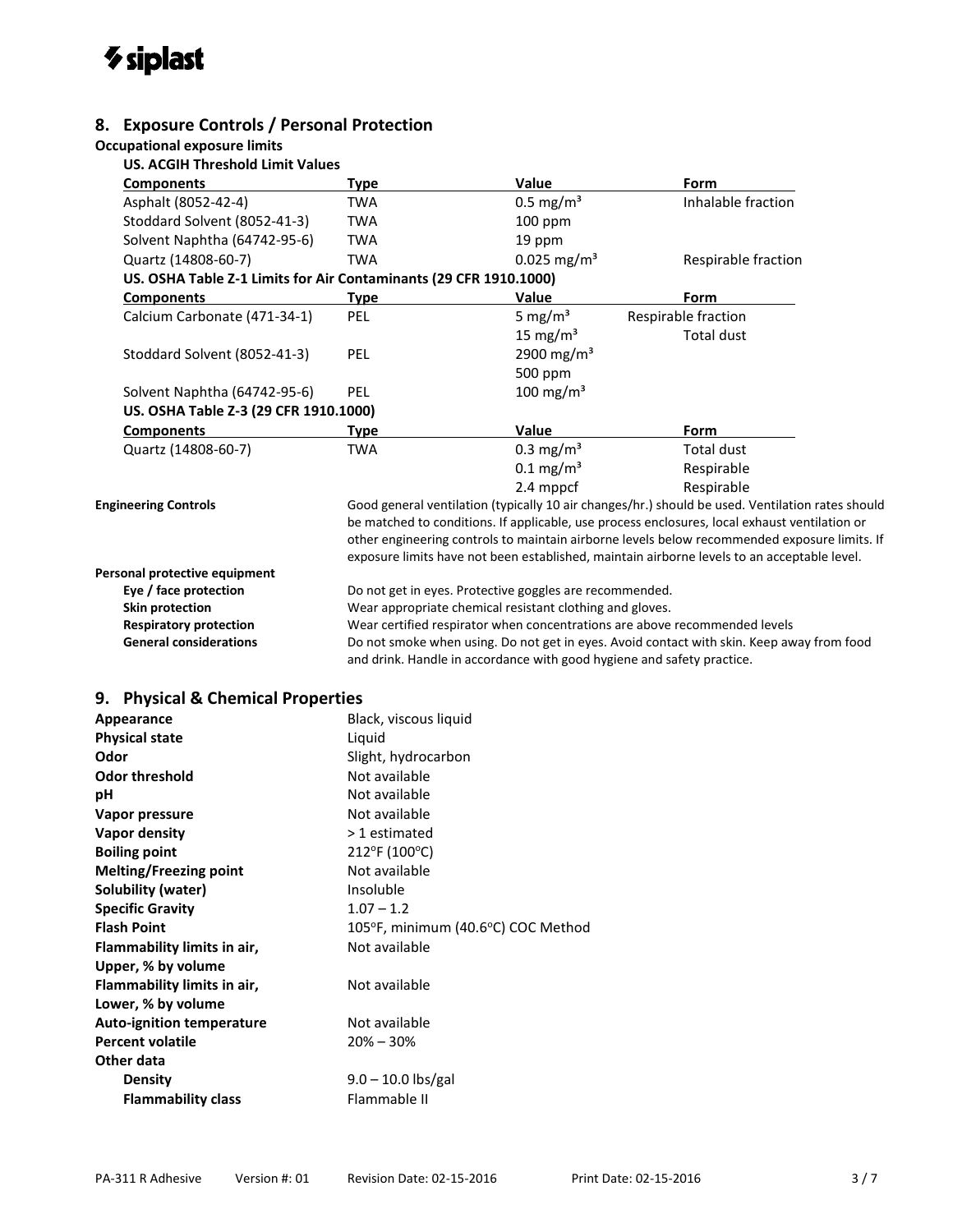

### **10. Chemical Stability & Reactivity Information**

| Reactivity<br><b>Chemical stability</b><br><b>Conditions to avoid</b><br>Incompatible materials<br><b>Hazardous decomposition products</b> | Not available<br>Stable under normal temperature conditions<br>Heat, flames and sparks<br>Strong oxidizing agents<br>Irritants. Toxic gas                   |  |
|--------------------------------------------------------------------------------------------------------------------------------------------|-------------------------------------------------------------------------------------------------------------------------------------------------------------|--|
| <b>Possibility of hazardous reactions</b><br>Hazardous polymerization will not occur                                                       |                                                                                                                                                             |  |
| 11. Toxicological Information                                                                                                              |                                                                                                                                                             |  |
| Information on likely routes of exposure                                                                                                   |                                                                                                                                                             |  |
| <b>Ingestion</b>                                                                                                                           | May cause discomfort if swallowed. However, ingestion is not a likely route of occupational<br>exposure.                                                    |  |
| <b>Inhalation</b>                                                                                                                          | May cause irritation to the respiratory system. However, this product does not currently meet<br>the criteria for classification as a respiratory nuisance. |  |
| <b>Skin contact</b>                                                                                                                        | Frequent or prolonged contact may defat and dry the skin, leading to discomfort & dermatitis.                                                               |  |
| Eye contact                                                                                                                                | Causes eye irritation.                                                                                                                                      |  |

#### **Information on toxicological effects Acute toxicity Not classified**

| Product                                                |                                                                                                                                                                                                                  | <b>Test Results</b>                                                                         |
|--------------------------------------------------------|------------------------------------------------------------------------------------------------------------------------------------------------------------------------------------------------------------------|---------------------------------------------------------------------------------------------|
| Encore RR2 Adhesive (mixture)                          |                                                                                                                                                                                                                  | Acute Oral LD50 Mouse: 30714.2852 mg/kg estimated                                           |
|                                                        |                                                                                                                                                                                                                  | Acute Oral LD50 Rat: 30714.2852 mg/kg estimated                                             |
| <b>Components</b>                                      |                                                                                                                                                                                                                  | <b>Test Results</b>                                                                         |
| Calcium Carbonate (471-34-1)                           |                                                                                                                                                                                                                  | Acute Oral LD50 Mouse: 6450 mg/kg                                                           |
|                                                        |                                                                                                                                                                                                                  | Acute Oral LD50 Rat: 6450 mg/kg                                                             |
| <b>Local effects</b>                                   | Components of the product may be absorbed into the body through the skin. Contact may<br>irritate or burn eyes.                                                                                                  |                                                                                             |
| <b>Chronic effects</b>                                 | Hazardous by OSHA criteria. Prolonged inhalation may be harmful. Repeated absorption may<br>cause disorder of central nervous system, liver, kidneys and blood. Prolonged exposure may<br>cause chronic effects. |                                                                                             |
| <b>Sub chronic effects</b>                             | Kidney injury may occur.                                                                                                                                                                                         |                                                                                             |
| Carcinogenicity                                        |                                                                                                                                                                                                                  | Hazardous by OSH criteria. This product contains crystalline silica. Silica is a known      |
|                                                        |                                                                                                                                                                                                                  | carcinogen; however in this encapsulated form the normal routes of exposure are unavailable |
| <b>ACGIH Carcinogens</b>                               |                                                                                                                                                                                                                  |                                                                                             |
| Asphalt (8052-42-4)                                    |                                                                                                                                                                                                                  | A4 Not classifiable as a human carcinogen.                                                  |
| Quartz (14808-60-7)                                    |                                                                                                                                                                                                                  | A2 Suspected human carcinogen.                                                              |
| IARC Monographs. Overall Evaluation of Carcinogenicity |                                                                                                                                                                                                                  |                                                                                             |
| Asphalt (8052-42-4)                                    |                                                                                                                                                                                                                  | 2B Possibly carcinogenic to humans.                                                         |
|                                                        |                                                                                                                                                                                                                  | 3 Not classifiable as to carcinogenicity to humans.                                         |
| Quartz (14808-60-7)                                    |                                                                                                                                                                                                                  | 1 Carcinogenic to humans.                                                                   |
| Stoddard Solvent (8052-41-3)                           |                                                                                                                                                                                                                  | 3 Not classifiable as to carcinogenicity to humans.                                         |
| US NTP Report on Carcinogens: Known carcinogen         |                                                                                                                                                                                                                  |                                                                                             |
| Quartz (14808-60-7)                                    |                                                                                                                                                                                                                  | Known to be Human Carcinogen                                                                |
| Epidemiology                                           | Hazardous by OSHA criteria.                                                                                                                                                                                      |                                                                                             |
| <b>Neurological effects</b>                            | Hazardous by OSHA criteria.                                                                                                                                                                                      |                                                                                             |
| <b>Further Information</b>                             | Symptoms may be delayed.                                                                                                                                                                                         |                                                                                             |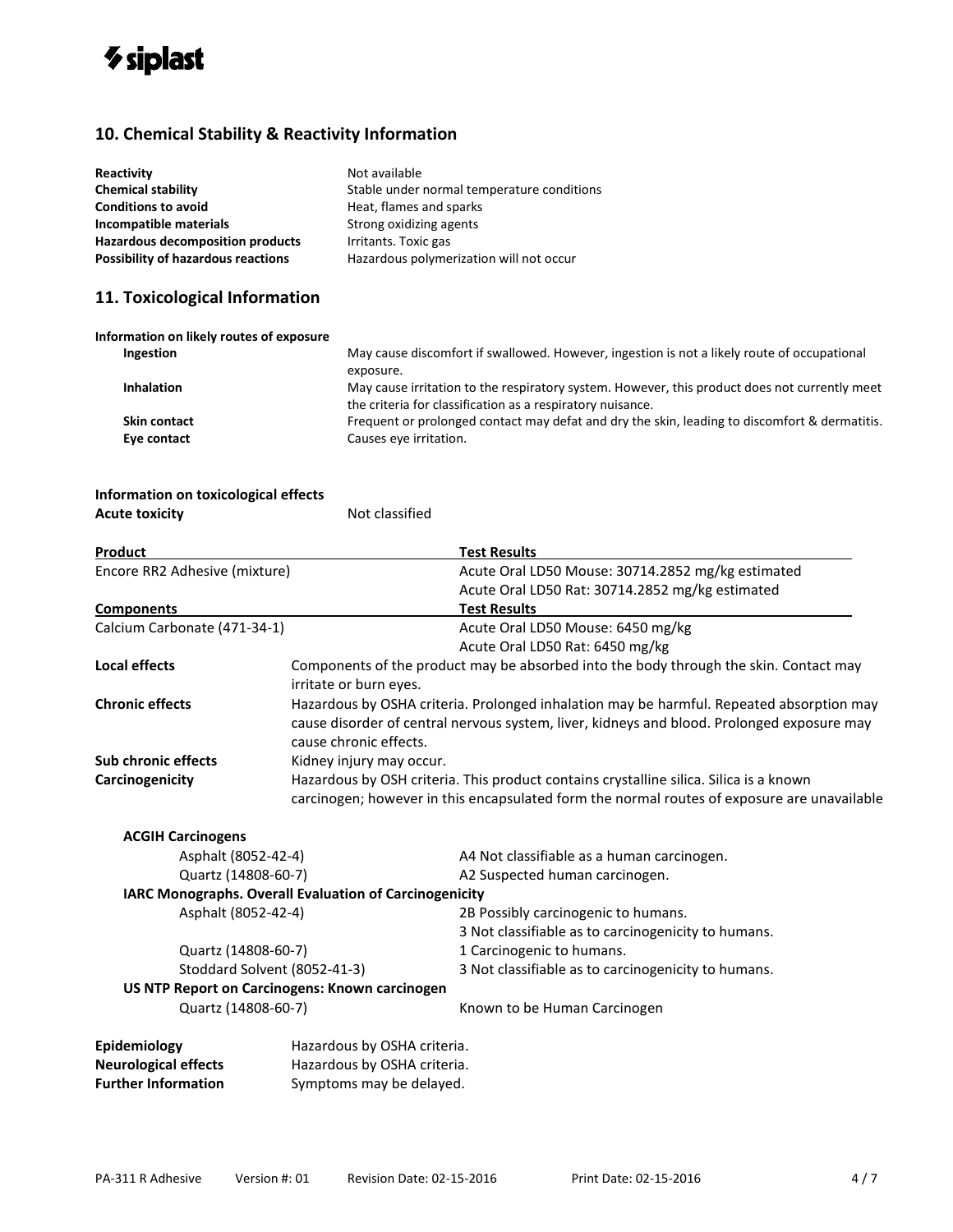

### **12. Ecological Information**

| <b>Ecotoxicological data</b>         |                                                                                                                                                                                                                                  |  |
|--------------------------------------|----------------------------------------------------------------------------------------------------------------------------------------------------------------------------------------------------------------------------------|--|
| <b>Components</b>                    | Test Results                                                                                                                                                                                                                     |  |
| Calcium Carbonate (471-34-1)         | LC50 Western mosquitofish: > 56000mg/l 96 hours                                                                                                                                                                                  |  |
| <b>Persistence and degradability</b> | Not available                                                                                                                                                                                                                    |  |
| 13. Disposal Considerations          |                                                                                                                                                                                                                                  |  |
| <b>Waste Codes</b>                   | D001: Waste Flammable material with a flash point < 140°F                                                                                                                                                                        |  |
| <b>Disposal instructions</b>         | Dispose of this material and its container to a hazardous or special waste collection point. If<br>discarded, this product is considered a RCRA ignitable waste, D001. Dispose in accordance<br>with all applicable regulations. |  |
| 14. Transport Information            |                                                                                                                                                                                                                                  |  |
| <b>DOT</b>                           |                                                                                                                                                                                                                                  |  |
| <b>Basic shipping requirements:</b>  |                                                                                                                                                                                                                                  |  |
| <b>UN Number</b>                     | <b>UN1999</b>                                                                                                                                                                                                                    |  |
| Proper shipping name                 | Tars, liquid                                                                                                                                                                                                                     |  |
| <b>Hazard class</b>                  | Combustible liquid                                                                                                                                                                                                               |  |
| <b>Packing group</b>                 | Ш                                                                                                                                                                                                                                |  |
| <b>Environmental hazards</b>         |                                                                                                                                                                                                                                  |  |
| <b>Marine pollutant</b>              | No                                                                                                                                                                                                                               |  |
| <b>Additional information:</b>       |                                                                                                                                                                                                                                  |  |
| <b>Special provisions</b>            | B1, B13, IB3, T1, TP3                                                                                                                                                                                                            |  |
| <b>Packaging exceptions</b>          | 150                                                                                                                                                                                                                              |  |
| Packaging non bulk                   | 203                                                                                                                                                                                                                              |  |
| <b>Packaging bulk</b>                | 242                                                                                                                                                                                                                              |  |
| <b>ERG number</b>                    | 130                                                                                                                                                                                                                              |  |
| <b>Further information</b>           | If shipped by ground in quantities LESS than 119 gallons, material is not regulated as a<br>hazardous material. When shipped in quantities GREATER than 119 gallon, container must<br>bear DOT CLASS 3 COMBUSTIBLE label.        |  |
| <b>IATA</b>                          |                                                                                                                                                                                                                                  |  |
| UN number                            | <b>UN1999</b>                                                                                                                                                                                                                    |  |
| UN proper shipping name              | Tars, liquid                                                                                                                                                                                                                     |  |
| <b>Transport hazard class(es)</b>    |                                                                                                                                                                                                                                  |  |
| Class                                | 3                                                                                                                                                                                                                                |  |
| Subsidiary risk                      | -                                                                                                                                                                                                                                |  |
| Packing group                        | Ш                                                                                                                                                                                                                                |  |
| <b>Environmental hazards</b>         | No                                                                                                                                                                                                                               |  |
| <b>ERG Code</b>                      | 3L                                                                                                                                                                                                                               |  |
| Special precautions for user         | Not available                                                                                                                                                                                                                    |  |
| <b>Other information</b>             |                                                                                                                                                                                                                                  |  |
| Passenger and cargo<br>aircraft      | Allowed                                                                                                                                                                                                                          |  |
| Cargo aircraft only                  | Allowed                                                                                                                                                                                                                          |  |
| <b>IMDG</b>                          |                                                                                                                                                                                                                                  |  |
| <b>UN number</b>                     | <b>UN 1999</b>                                                                                                                                                                                                                   |  |
| UN proper shipping name              | Tars, liquid                                                                                                                                                                                                                     |  |
| <b>Transport hazard class(es)</b>    |                                                                                                                                                                                                                                  |  |
| <b>Class</b>                         | 3                                                                                                                                                                                                                                |  |
| Subsidiary risk                      |                                                                                                                                                                                                                                  |  |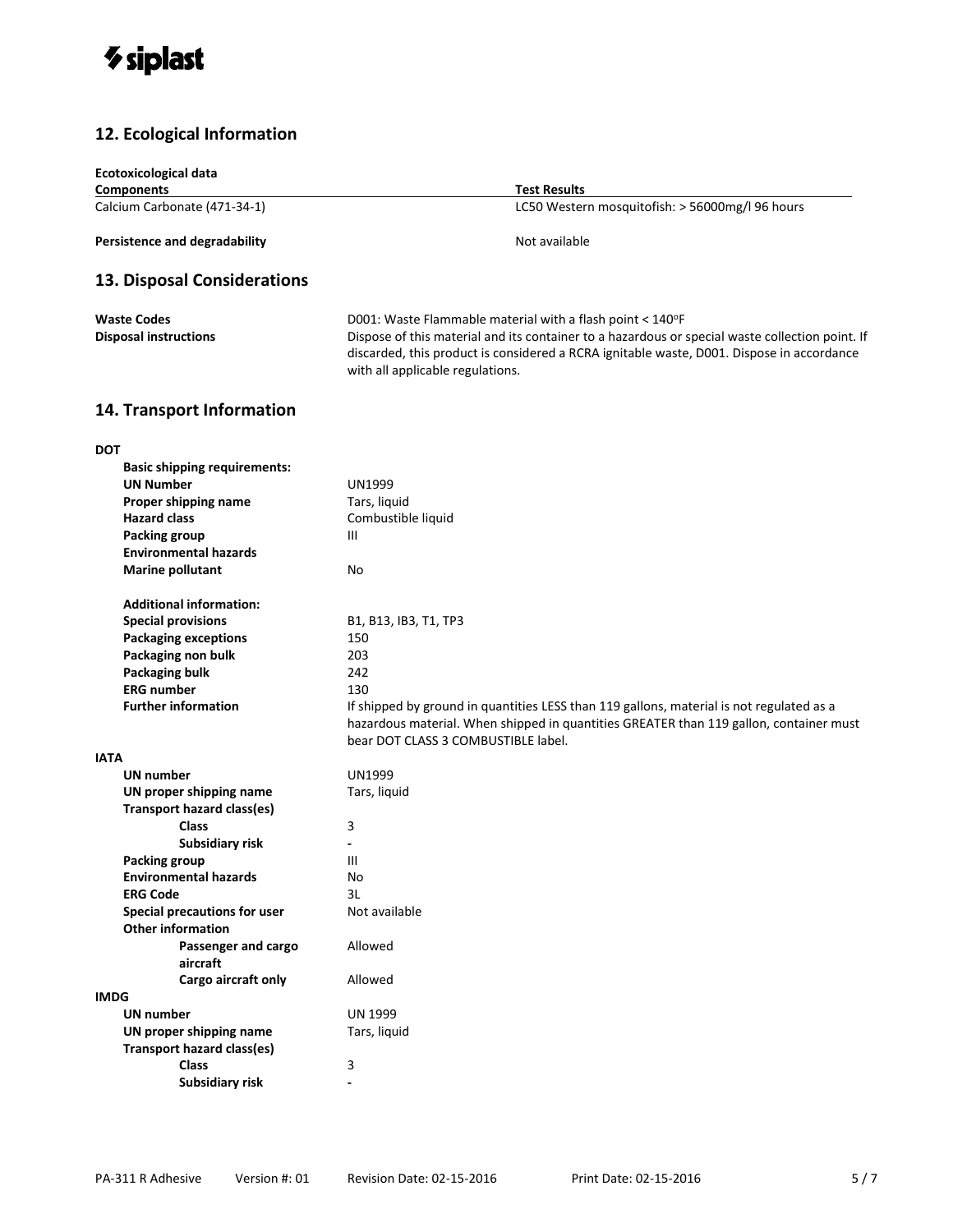

| Packing group                  | Ш             |
|--------------------------------|---------------|
| <b>Environmental hazards</b>   |               |
| <b>Marine pollutant</b>        | Nο            |
| EmS                            | $F-E, S-E$    |
| Special precautions for user   | Not available |
| Transport in bulk according to | Not available |
| Annex II of MARPOL 73/78 and   |               |
| the IBC Code                   |               |

**DOT Labeling (On packaging containing > 119 US gallons)**

#### **15. Regulatory Information**

| <b>US Federal regulations</b><br>This product is a "Hazardous Chemical" as defined by the OSHA Hazard Communication<br>Standard 29 CFR 1910.1200 |                                                                                                                                    |                        |
|--------------------------------------------------------------------------------------------------------------------------------------------------|------------------------------------------------------------------------------------------------------------------------------------|------------------------|
|                                                                                                                                                  | CERCLA/SARA Hazardous Substances - Not applicable.                                                                                 |                        |
|                                                                                                                                                  | Drug Enforcement Administration (DEA). List 2, Essential Chemicals (21 CFR 1310.02(b) and 1310.04 (f)(2)                           |                        |
| Not regulated                                                                                                                                    |                                                                                                                                    |                        |
| <b>DEA Essential Chemical Code Number</b>                                                                                                        |                                                                                                                                    |                        |
| Not regulated                                                                                                                                    |                                                                                                                                    |                        |
|                                                                                                                                                  | Drug Enforcement Administration (DEA). List 1 & 2 Exempt Chemical Mixtures (21 CFR 1310.12 (c))                                    |                        |
| Not regulated                                                                                                                                    |                                                                                                                                    |                        |
| <b>DEA Exempt Chemical Mixtures Code Number</b>                                                                                                  |                                                                                                                                    |                        |
| Not Regulated                                                                                                                                    |                                                                                                                                    |                        |
| <b>CERCLA (Superfund) reportable quantity</b>                                                                                                    |                                                                                                                                    |                        |
| None                                                                                                                                             |                                                                                                                                    |                        |
|                                                                                                                                                  | Superfund Amendments and Reauthorization Act of 1986 (SARA)                                                                        |                        |
| Hazard categories Immediate Hazard - Yes                                                                                                         |                                                                                                                                    |                        |
|                                                                                                                                                  | Delayed Hazard - Yes                                                                                                               |                        |
|                                                                                                                                                  | Fire Hazard - Yes                                                                                                                  |                        |
|                                                                                                                                                  | Pressure Hazard - No                                                                                                               |                        |
|                                                                                                                                                  | Reactivity Hazard - No                                                                                                             |                        |
| Section 302 extremely                                                                                                                            | No                                                                                                                                 |                        |
| Hazardous substance                                                                                                                              |                                                                                                                                    |                        |
| <b>Section 311 hazardous</b>                                                                                                                     | No                                                                                                                                 |                        |
| <b>Chemical</b>                                                                                                                                  |                                                                                                                                    |                        |
| <b>Inventory Status</b>                                                                                                                          |                                                                                                                                    |                        |
| Country(s) or region                                                                                                                             | Inventory name                                                                                                                     | On inventory (yes/no)* |
| Australia                                                                                                                                        | Australian Inventory of Chemical Substances (AICS)                                                                                 | Yes                    |
| Canada                                                                                                                                           | Domestic Substances List (DSL)                                                                                                     | No                     |
| Canada                                                                                                                                           | Non-Domestic Substances List (NDSL)                                                                                                | No                     |
| China                                                                                                                                            | Inventory of Existing Chemical Substances in China (IECSC)                                                                         | Yes                    |
| Europe                                                                                                                                           | European Inventory of Existing Commercial Chemical Substances (EINECS)                                                             | No                     |
| Europe                                                                                                                                           | European List of Notified Chemical Substances (ELINCS)                                                                             | No                     |
| Japan                                                                                                                                            | Inventory of Existing and New Chemical Substances (ENCS)                                                                           | No                     |
| Korea                                                                                                                                            | <b>Existing Chemicals List (ECL)</b>                                                                                               | No                     |
| New Zealand                                                                                                                                      | New Zealand Inventory                                                                                                              | Yes                    |
| Philippines                                                                                                                                      | Philippine Inventory of Chemicals and Chemical Substances (PICCS)                                                                  | Yes                    |
|                                                                                                                                                  | USA & Puerto Rico Toxic Substances Control Act (TSCA) Inventory                                                                    | No                     |
|                                                                                                                                                  | *A "Yes" indicates that all components of this product comply with inventory requirements administered by the governing country(s) |                        |